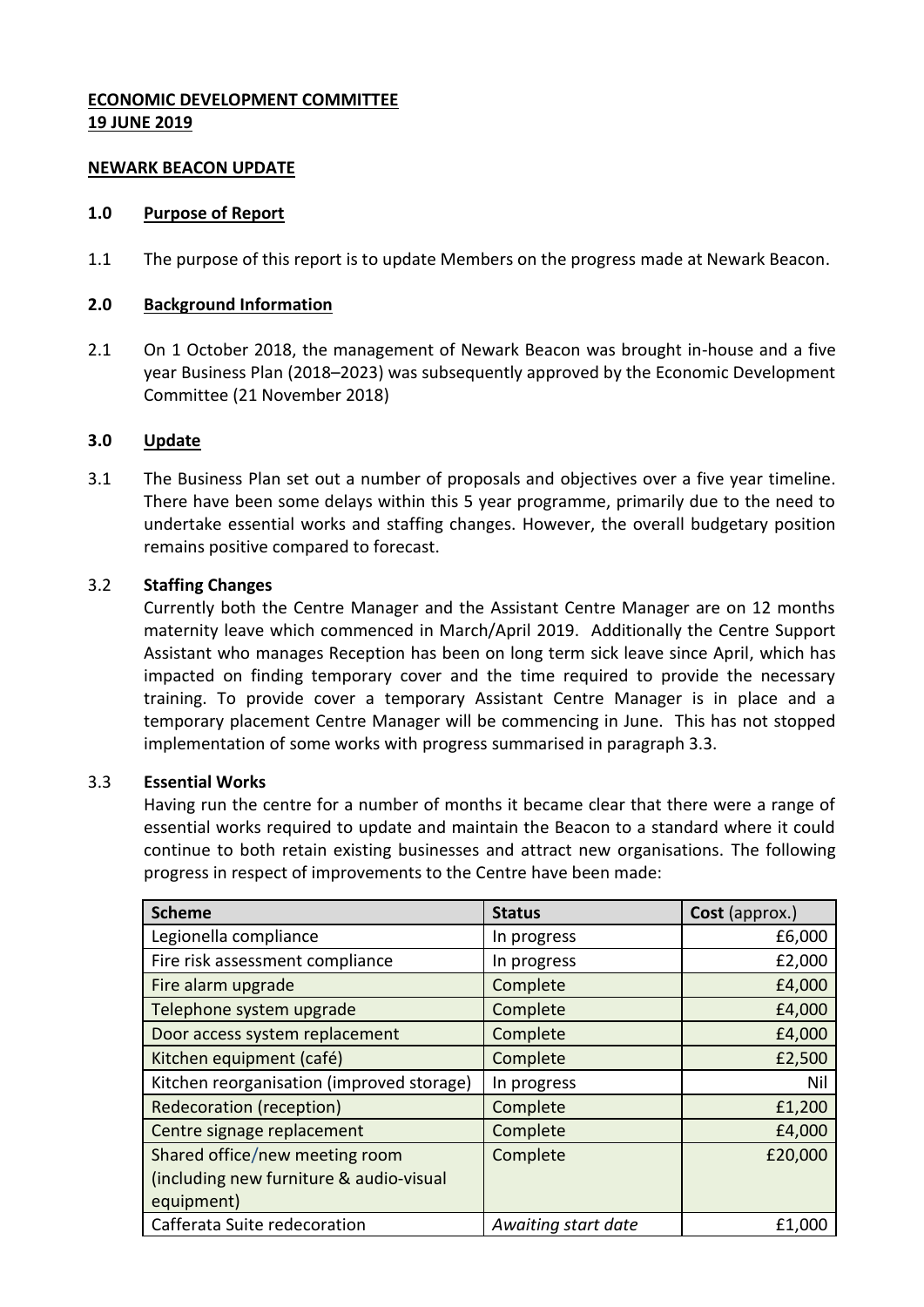| Reception upgrade                                                                              | In progress         | £4,000           |  |
|------------------------------------------------------------------------------------------------|---------------------|------------------|--|
| Kitchenette refurbishment (2)                                                                  | Awaiting quotation  | Approx. £2,000   |  |
| Car park-remarking spaces & permit                                                             | Awaiting start date | £1,000           |  |
| scheme                                                                                         |                     |                  |  |
| Intruder alarm upgrade                                                                         | Complete            | £3,500           |  |
| Communications room upgrade                                                                    | Complete            | £2,000           |  |
| <b>Future Projects - Provisional</b>                                                           |                     |                  |  |
| A Business Case will be undertaken for each project mentioned below to justify value for money |                     |                  |  |
| Folding wall - Cafferata Suite & new                                                           | 2020                | £15,000          |  |
| audio-visual equipment                                                                         |                     | estimated        |  |
| LED lighting (1.5 year payback)                                                                | 2020                | £12,000          |  |
| <b>Electric Car Charging points</b>                                                            | 2020                | Package to be    |  |
|                                                                                                |                     | determined       |  |
| Additional car parking                                                                         | $2020 - 21$         | £300,000         |  |
| (land purchase and build)                                                                      |                     | estimate         |  |
| <b>Solar Panels</b>                                                                            | 2021                | £100,000         |  |
| Storage of the solar energy generated                                                          | 2021                | £50,000 estimate |  |

#### 4.0 **Performance to Date**

#### 4.1 **Rental Surplus**

The 2018/19 Outturn shows the following: rental Income which includes rent, virtual and services charges was budgeted as £365,530. Actual achieved was £366,941 a favourable variance of £1,411.

#### 4.2 **Auxiliary Surplus**

Auxiliary Income which includes catering, hot desking and hire charges was budgeted as £51,600. Actual achieved was £68,249 a favourable variance £16,649.

## 4.3 **Occupancy**

Occupancy in the six months since the Beacon management returned in-house has increased from 31 Offices Occupied (70%) to 34 of Offices Occupied (77%). This 7% increase in occupancy indicates that the Centre is on target to meet a proposed 85% occupancy by April 2020, as per the Business Plan.

#### 4.4 **Business Support**

Business Support has increased from 2 businesses supported before October 2018 to 4 businesses supported in the six months since October 2018.

## 4.5 **Website Hits**

The number of website views increased by 737 views since October 2017. The Marketing Plan for the Beacon outlines how, over the next year, social media platforms such as LinkedIn, Twitter and the website will be used to increase the centre's profile.

Following the completion of the new meeting room and the remodelled shared office/hot desking suite, it is proposed to publicise these facilities in July's edition of the Voice Magazine as well as through various social media platforms. Media such as video clips will be exploited to broaden appeal and provide visually interesting news on social media.